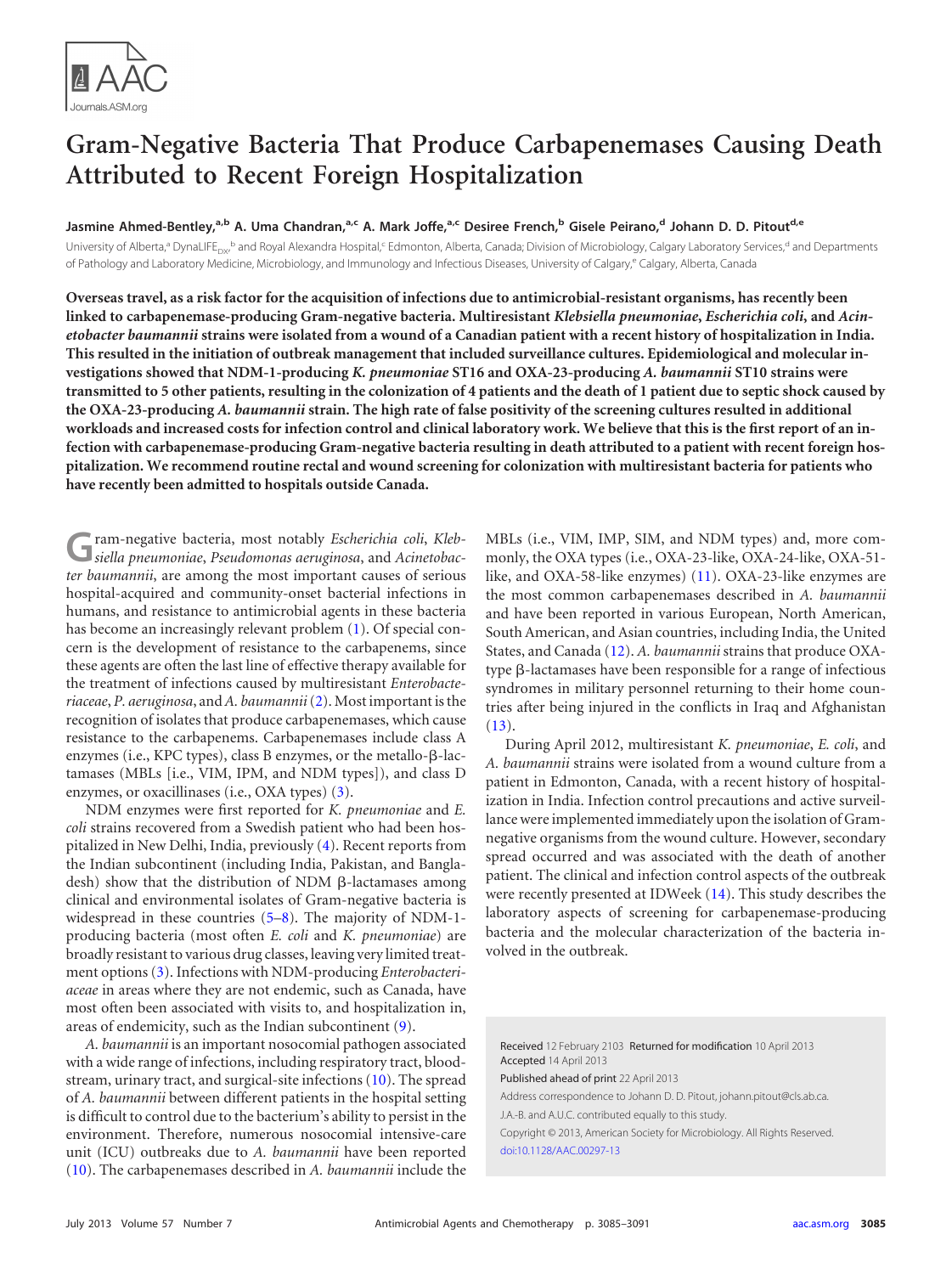#### **MATERIALS AND METHODS**

**Index patient.** A 62-year-old female (patient A) was admitted with a postoperative wound infection to a surgical ward in a Canadian hospital in Edmonton, Alberta, Canada, on 31 March 2012. She was housed in a room shared with three other patients. She had just returned from India after being admitted to a hospital in that country for a prolonged period. Multiresistant *A. baumannii* (AB01), *K. pneumoniae* (Kp01), and *E. coli* (Ec01) strains were cultured from thigh tissue obtained on 1 April 2012 during surgical debridement. *K. pneumoniae* (Kp02) was cultured from a rectal screening swab obtained from this patient on 3 April 2012.

**Screening of patients for carbapenemase-producing bacteria.** Surveillance cultures (i.e., from rectal, wound, ostomy, and endotracheal suction specimens) were used to identify all epidemiologically linked patients who may have become colonized. This procedure was directed by the Infection Prevention and Control (IPC) team and formed part of contact tracing and unitwide prevalence screening. Those screened included inpatients in the same wards/units as the index patient and subsequent case patients. Surveillance cultures were undertaken weekly for all patients on the affected units until negative screening cultures were obtained for two consecutive weeks. Roommates and unit contacts of case patients also had surveillance specimens collected before discharge. In addition, inpatients of surgical units were screened before transfer to another service within the hospital. No environmental or health care worker screenings were performed. An incident case was defined as the isolation of any carbapenemase-producing Gram-negative organism in clinical or surveillance cultures from 1 April 2012 to 25 May 2012. Clinical specimens were obtained from body sites as directed by an attending physician for the clinical management of a patient. Active surveillance cultures were performed on stool, rectal swabs, ostomy output, wound swabs, and endotracheal suction specimens as requested by the hospital's IPC team and involved a total of 410 patients.

Screening swabs obtained from patients were placed in a Copan M40 Transystem containing Amies gel transport medium. Stool and endotracheal suction specimens were submitted in sterile containers without transport medium. The Centers for Disease Control and Prevention (CDC, Atlanta, GA) protocol was used to screen for carbapenemase-producing Gram-negative bacteria [\(15\)](#page-6-5). The specimens were inoculated into 5 ml of Trypticase soy broth (TSB) containing a 10-µg-meropenem disk and were incubated overnight (at 35°C, in ambient air), and 100  $\mu$ l was then plated onto a MacConkey agar (MAC) plate and was streaked for isolation. The MAC plate was incubated overnight (at 35°C, in ambient air) and was then examined for growth. Single colonies of Gram-negative bacilli were subcultured to a MAC plate containing a meropenem disk (10 -g). Non-meropenem-susceptible isolates underwent identification and susceptibility testing using a Vitek 2 instrument (Vitek AMS; bioMérieux Vitek Systems Inc., Hazelwood, MO). The identification of *A. baumannii* was confirmed by using matrix-assisted laser desorption ionization–time of flight mass spectrometry (MALDI-TOF MS) (Vitek AMS; bioMérieux Vitek Systems Inc., Hazelwood, MO) and detection of chromosomal OXA-51-like carbapenemases [\(16\)](#page-6-6).

**Susceptibility testing.** Antimicrobial susceptibility was determined with MicroScan Neg MIC panels (type 38; Siemens, Burlington, ON, Canada). The MICs of the following drugs were determined: amoxicillinclavulanic acid (AMC), piperacillin-tazobactam (TZP), cefoxitin (FOX), ceftriaxone (CRO), ceftazidime (CAZ), aztreonam (ATM), imipenem (IPM), meropenem (MER), ertapenem (ERT), amikacin (AMK), gentamicin (GEN), tobramycin (TOB), ciprofloxacin (CIP), trimethoprimsulfamethoxazole (SXT), and tigecycline (TIM). Additional tests for susceptibility to colistin (COL) were performed using Etest methodology according to the manufacturer's instructions (bioMérieux, Marcy l'Etoile, France). Throughout this study, results were interpreted using the 2012 CLSI criteria for broth dilution [\(17\)](#page-6-7). The European Committee for Antimicrobial Susceptibility Testing (EUCAST) breakpoint (for *K. pneumoniae* and *E. coli*) was used for COL, and the FDA breakpoint was used for TIM.

**-Lactamase identification.** The presence of carbapenemase was determined with the modified Hodge test (MHT) [\(17\)](#page-6-7) and the MBL Etest (bioMérieux, Marcy l'Etoile, France) according to the manufacturer's instructions. PCR amplification for *bla*<sub>CTX-M</sub>, *bla*<sub>KPC</sub>, *bla*<sub>VIM</sub>, *bla*<sub>IMP</sub>,  $bla_{\text{NDM}}$ ,  $bla_{\text{OXA-48-like}}$ ,  $bla_{\text{OXA-23-like}}$ ,  $bla_{\text{OXA-24-like}}$ ,  $bla_{\text{OXA-51-like}}$ , and bla<sub>OXA-58-like</sub> was carried out on the isolates with a GeneAmp thermal cycler, model 9700 (Applied Biosystems, Norwalk, CT), using PCR con-ditions and primers described previously [\(16,](#page-6-6) [18–](#page-6-8)[20\)](#page-6-9). *bla*<sub>CTX-M</sub>, *bla*<sub>NDM</sub>,  $bla_{\text{OXA-48-like}}$ , and  $bla_{\text{OXA-23-like}}$  were sequenced using PCR conditions and primers described previously [\(19,](#page-6-10) [21,](#page-6-11) [22\)](#page-6-12).

**Plasmid-mediated quinolone resistance determinants.** The *qnrA*, *qnrS*, and *qnrB* genes were amplified by multiplex PCR [\(23\)](#page-6-13). *aac(6'*)-Ib and *qepA* were amplified in a separate PCR using primers and conditions described previously [\(24,](#page-6-14) [25\)](#page-6-15). The variant *aac(6*=*)-Ib-cr* was further identified by digestion with BstF5I (New England Biolabs, Ipswich, MA).

**16S rRNA methylation.** Genes coding for 16S rRNA methylases were amplified using a multiplex PCR described by Doi and Arakawa [\(26\)](#page-6-16).

**PFGE.** The *E. coli* and *K. pneumoniae* isolates were examined for genetic relatedness by pulsed-field gel electrophoresis (PFGE) following the extraction of genomic DNA and digestion with XbaI using the standardized *E. coli*(O157:H7) protocol established by the CDC, Atlanta, GA [\(27\)](#page-6-17). The *A. baumannii* isolates were examined for genetic relatedness by PFGE following the extraction of genomic DNA and digestion with ApaI as described previously [\(28\)](#page-6-18). Subsequent PFGE analyses were performed on a CHEF Mapper apparatus (Bio-Rad Laboratories, Hercules, CA). PFGE banding patterns were analyzed with BioNumerics software (Applied Maths, Kortrijk, Belgium), and relatedness was calculated using the UPGMA (unweighted-pair group method using average linkages) algorithm, with the Dice coefficient for assessment of the similarity of bands. Cluster designations were based on the criteria of Tenover et al. [\(29\)](#page-6-19).

**MLST.** Multilocus sequence typing (MLST) was performed on the *K. pneumoniae* isolates by using seven conserved housekeeping genes (*gapA*, *infB*, *mdh*, *pgi*, *phoE*, *rpoB*, *tonB*) as described previously [\(30\)](#page-6-20). MLST was performed on the *E. coli* isolate by using seven conserved housekeeping genes (*adk*, *fumC*, *gyrB*, *icd*, *mdh*, *purA*, *recA*). A detailed protocol of the MLST procedure for *E*. *coli*, including allelic type and sequence type (ST) assignment methods, is available at MLST Databases at the ERI, University College Cork [\(http://mlst.ucc.ie/mlst/dbs/Ecoli\)](http://mlst.ucc.ie/mlst/dbs/Ecoli). MLST was performed on the *A. baumannii* isolates by using seven conserved housekeeping genes (*cpn60*, *fusA*, *gltA*, *pyrG*, *recA*, *rplB*, *rpoB*). A detailed protocol of the MLST procedure for *A*. *baumannii*, including allelic type and ST assignment methods, is available at the Institut Pasteur website [\(http://www](http://www.pasteur.fr/recherche/genopole/PF8/mlst/primers_Abaumannii.html) [.pasteur.fr/recherche/genopole/PF8/mlst/primers\\_Abaumannii.html\)](http://www.pasteur.fr/recherche/genopole/PF8/mlst/primers_Abaumannii.html).

## **RESULTS**

**Summary of the nosocomial outbreak.** The details of the clinical presentations, nosocomial outbreak, and infection control procedures were recently presented at IDWeek, San Diego, CA [\(14\)](#page-6-4). Outbreak management was initiated immediately upon the identification of multiresistant Gram-negative bacteria in the index patient (patient A).

The details of the outbreak and the chronological summary of events are given in [Fig. 1](#page-2-0) and [Table 1.](#page-2-1) In brief, the index patient underwent surgery in India for a fractured femur that subsequently became infected and did not respond to treatment. Eventually, she discharged herself and flew back to Edmonton, Canada, where she was admitted to the surgical ward (unit 1), sharing a room with 3 other patients, on 31 March 2012. Between 3 April and 9 May 2012, several multiresistant Gram-negative bacteria were cultured from 6 different patients in 3 different units. On 3 April,*K. pneumoniae*(Kp03) was cultured from a rectal swab from patient B, and *A. baumannii* (AB02) was cultured from a rectal swab from patient C. Patients B and C were roommates of patient A in unit 1.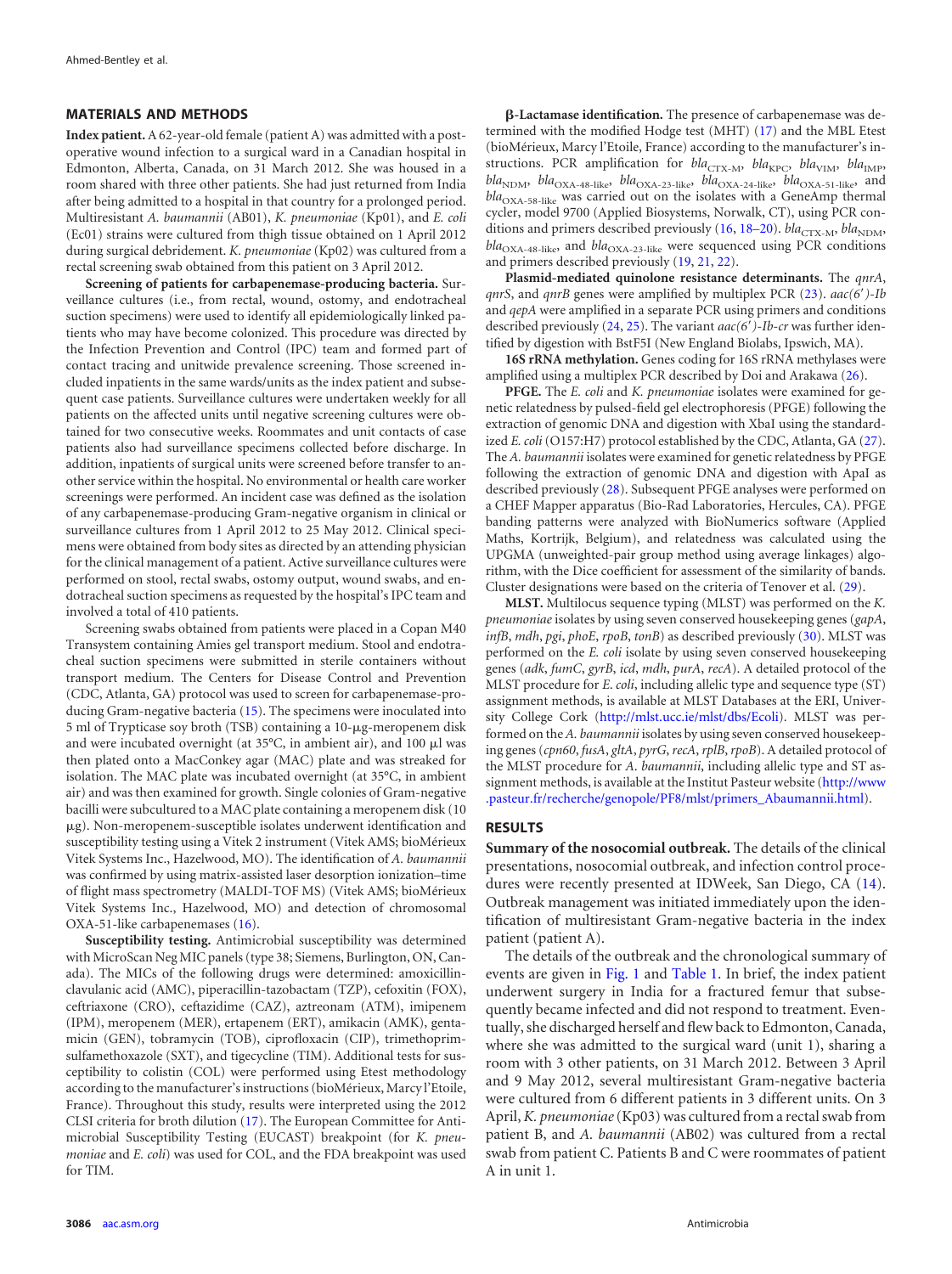

<span id="page-2-0"></span>**FIG 1** Timeline of events in the nosocomial outbreak with multidrug-resistant (MDR) Gram-negative bacteria. ET, endotracheal.

*A. baumannii*(AB03) was cultured from an endotracheal specimen collected on 4 April from patient D in unit 2. Patient D had no symptoms or signs of pulmonary infection. Patient D stayed briefly in the same unit as patient A and was then transferred to unit 2. *K. pneumoniae* (Kp04) was cultured from a rectal swab collected on 26 April from patient E in unit 3. Patient E was briefly admitted to unit 2. *A. baumannii* (AB04) was cultured from an endotracheal specimen and blood collected on 8 May from patient F in unit 2. Patient F developed septic shock and organ failure, was transferred to the intensive-care unit, and died a few hours later. None of patients B, C, D, E, and F had a history of hospitalization in a foreign country or of travel to a foreign country in the preceding 12 months.

**Active surveillance cultures.** Over a period of 55 days, the clinical microbiology laboratory received 442 screening specimens from 410 patients. The true-positive rate (i.e., the proportion of carbapenemase producers) was 1.1% (5/442). The 5 truepositive specimens were from patients B through F. Sixty-three percent of specimens (278/442) had no growth, while 35.7% (158/ 442) grew organisms that subsequently proved not to be resistant to the carbapenems. One specimen grew carbapenem-resistant *Enterobacter cloacae* that tested negative for carbapenemases by phenotypic and genotypic tests. The subsequent growth from the TSB containing a 10-µg-meropenem disk resulted in 246 different isolates that required further workup; 5 were true positives, and

241 included the following bacteria: 203 *Enterobacteriaceae* that subsequently tested susceptible to MER by disk diffusion, 21 *Pseudomonas aeruginosa* isolates that tested susceptible to MER, 3 *P. aeruginosa* isolates intermediate to MER, 3 *P. aeruginosa* isolates that tested resistant to MER but were negative for carbapenemases, 1 *Pseudomonas fluorescens* isolate, 4 *Stenotrophomonas maltophilia* isolates, 2 yeast isolates, and 4 *Enterococcus* spp. This part of the investigation required an additional 120 technologist hours, with an estimated laboratory cost of Can\$7,000.

Susceptibility testing and  $\beta$ -lactamases. [Table 2](#page-2-2) shows the results of susceptibility and molecular tests for carbapenemaseproducing bacteria. Kp01 was susceptible to AMK (MIC, 16 µg/ ml), GEN (MIC, 2  $\mu$ g/ml), TIM (MIC, 2  $\mu$ g/ml), and COL (MIC, 0.25 µg/ml); Kp02, Kp03, and Kpn04 were susceptible only to COL (MIC,  $0.5 \text{ µg/ml}$ ); Ec01 was susceptible to TIM (MIC, 1 µg/ml) and COL (MIC, 0.12 µg/ml); AB01, AB02, AB03, and AB04 were susceptible to COL (0.12 µg/ml). The TIM MIC for Kp02, Kp03, and Kp04 was  $4 \mu g/ml$ .

Kp01 tested positive by the modified Hodge test and the MBL Etest; Kp02, Kp03, and Kp04 were negative by the modified Hodge test and theMBL Etest; Ec01 was negative by the modified Hodge test and positive by the MBL Etest. AB01, AB02, AB03, and AB04 tested positive by the MBL Etest and the modified Hodge test using IPM as the substrate. PCR results showed that Kp01 was positive for  $bla_{\text{NDM}}$ ,  $bla_{\text{CTX-M}}$ , and  $bla_{\text{OXA-48-like}}$ , and sequencing identified the  $bla_{\text{NDM}}$ 

<span id="page-2-1"></span>**TABLE 1** Clinical characteristics of the patients involved in the outbreak

| Patient | Age $(yr)$ | <b>Sex</b> | Admitting diagnosis                                | Organism(s) isolated | Date of culture | Unit | Specimen $a$      |
|---------|------------|------------|----------------------------------------------------|----------------------|-----------------|------|-------------------|
| А       | 62         |            | Femoral fracture with deep postoperative infection | K. pneumoniae (Kp01) | 1 Apr.          |      | Tissue            |
|         |            |            |                                                    | $E.$ coli (Ec01)     | 1 Apr.          |      | Tissue            |
|         |            |            |                                                    | A. baumannii (AB01)  | 1 Apr.          |      | Tissue            |
|         |            |            |                                                    | K. pneumoniae (Kp02) | 3 Apr.          |      | Rectal            |
| B       | 83         | F          | Ankle fracture requiring operative fixation        | K. pneumoniae (Kp03) | 3 Apr.          |      | Rectal            |
| C       | 69         | F          | Infected thigh requiring incision and drainage     | A. baumannii (AB02)  | 19 Apr.         |      | Rectal            |
| D       | 58         | М          | Intra-abdominal sepsis due to perforated viscus    | A. baumannii (AB03)  | 4 Apr.          |      | ET suction        |
| E       | 80         | М          | Ischemic bowel due to small-bowel obstruction      | K. pneumoniae (Kp04) | 26 Apr          |      | Rectal            |
| F       | 74         | М          | Segmental resection for pulmonary nodule           | A. baumannii (AB04)  | 8 May           |      | ET suction, blood |

<span id="page-2-2"></span>*<sup>a</sup>* ET, endotracheal.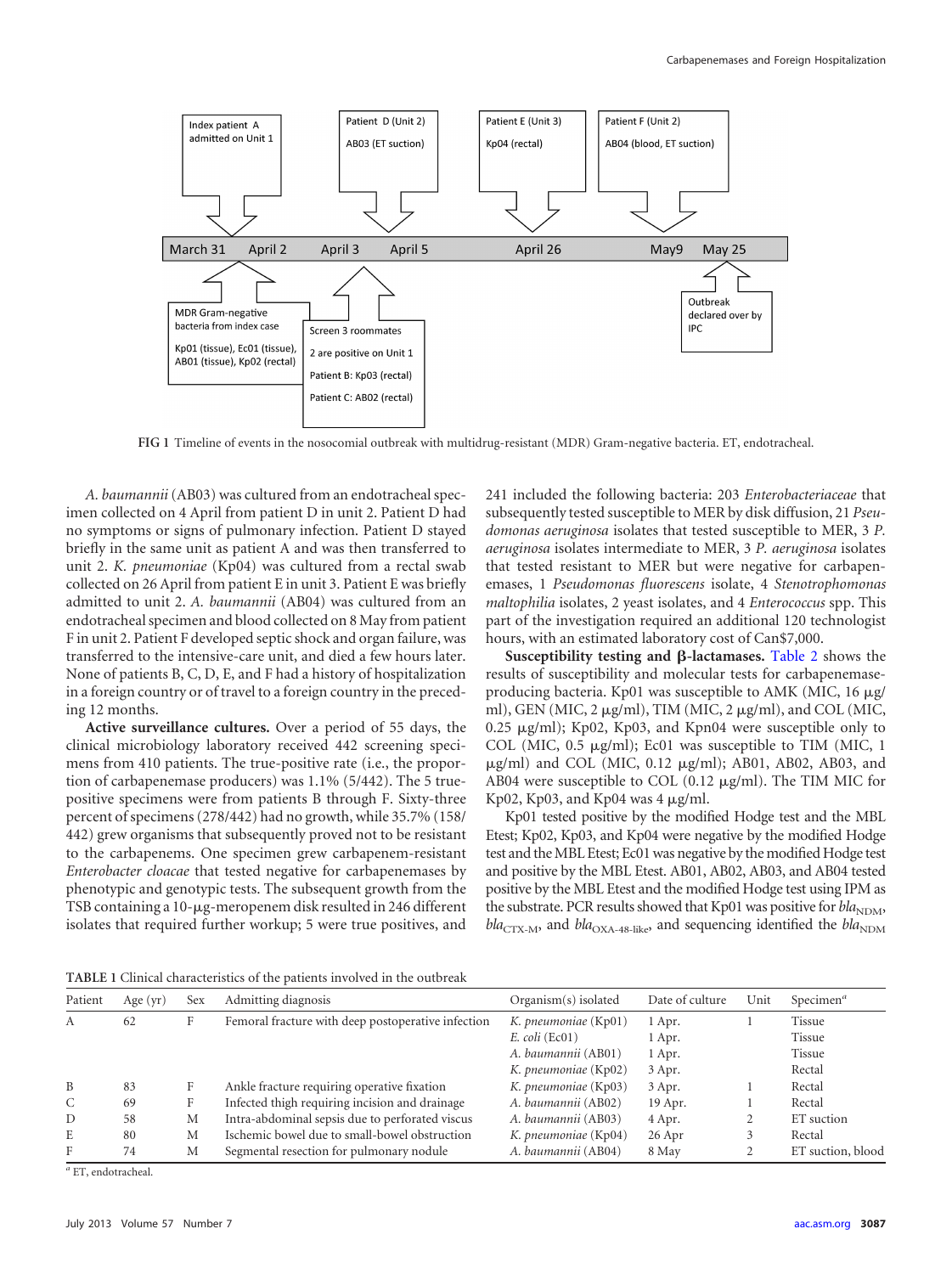|                  |               | TABLE 2 Susceptibilities and molecular characteristics of carbapenemase-producing bacteria                                                                                                                                                        |                                              |                        |                     |                                    |                              |             |                                           |                       |
|------------------|---------------|---------------------------------------------------------------------------------------------------------------------------------------------------------------------------------------------------------------------------------------------------|----------------------------------------------|------------------------|---------------------|------------------------------------|------------------------------|-------------|-------------------------------------------|-----------------------|
|                  |               | Susceptibility <sup><i>a</i></sup> (MIC [µg/ml])                                                                                                                                                                                                  |                                              | Phenotypic test result |                     |                                    |                              |             |                                           |                       |
| Isolate<br>no.   | Organism      | <b>NS</b>                                                                                                                                                                                                                                         | $\infty$                                     | <b>MHT</b>             | <b>MBL</b><br>Etest | <b>B-Lactamases</b>                | $\mathbf{pattern}^b$<br>PFGE | <b>MLST</b> | determinant(s)<br><b>PMQR<sup>c</sup></b> | 16S rRNA<br>methylase |
| Kp01             | K. pneumoniae | TZP $(>64/4)$ , FOX $(>32)$ ,<br>$CIP$ (>2), SXT (>2/38)<br>IPM ( $>8$ ), MER ( $>8$ ),<br>ERT (>4), TOB (>8),<br>$(>16)$ , ATM $(>16)$ ,<br>$CRO$ (>32), $CAZ$                                                                                   | AMK (16), GEN (2),<br>TIM (2), COL<br>(0.25) | Positive               | Positive            | NDM-1, CTX-M-15,<br><b>OXA-181</b> | ≺                            | ST972       | aac6'-Ib-cr<br>qnrS,                      | Negative              |
| Kp <sub>02</sub> | K. pneumoniae | TZP ( $>64/4$ ), FOX ( $>32$ ),<br>IPM ( $>8$ ), MER ( $>8$ ),<br>ERT (>4), GEN (>8),<br>$(>32)$ , CIP $(>2)$ , SXT<br>$(>16)$ , ATM $(>16)$ ,<br>$CRO$ ( $>32$ ), $CAZ$<br>$(>2/38)$ , TIM $(4)$<br>TOB ( >8), AMK                               | COL (0.5)                                    | Negative               | Negative            | NDM-1, CTX-M-15                    | $\mathbf{\underline{m}}$     | ST16        | aac6'-Ib-cr<br>$qnrB$ ,                   | Negative              |
| Kp03             | K. pneumoniae | TZP ( $>64/4$ ), FOX ( $>32$ ),<br>IPM ( $>8$ ), MER ( $>8$ ),<br>ERT (>4), GEN (>8),<br>$($ >32), CIP $($ >2), SXT<br>$(>16)$ , ATM $(>16)$ ,<br>$\mathrm{CRO}$ $(>32),\mathrm{CAZ}$<br>$(>2/38)$ , TIM $(4)$<br>$TOB (>8)$ , AMK                | COL(0.5)                                     | Negative               | Negative            | NDM-1, CTX-M-15                    | $\mathbf{\underline{m}}$     | ST16        | $aac6'-1b-cr$<br>qnrB,                    | Negative              |
| Kp04             | K. pneumoniae | TZP ( $>64/4$ ), FOX ( $>32$ ),<br>IPM ( $>8$ ), MER ( $>8$ ),<br>ERT (>4), GEN (>8),<br>$($ >32), CIP $($ >2), SXT<br>$(>16)$ , ATM $(>16)$ ,<br>$CRO$ ( $>32$ ), $CAZ$<br>$(>2/38)$ , TIM $(4)$<br>$\textsc{TOB}\left(\texttt{>}8\right)$ , AMK | COL (0.5)                                    | Negative               | Negative            | NDM-1, CTX-M-15                    | $\mathbf{\underline{m}}$     | ST16        | $\textit{aac6}'$ -Ib-cr<br>qnrB,          | Negative              |
| Ec01             | E. coli       | TZP ( $>64/4$ ), FOX ( $>32$ ),<br>IPM ( $>8$ ), MER ( $>8$ ),<br>ERT ( $>4$ ), GEN ( $>8$ ),<br>$(\geq 32)$ , CIP $(\geq 2)$ , SXT<br>$(>16)$ , ATM $(>16)$ ,<br>$CRO$ ( $>32$ ), $CAZ$<br>$TOB$ $(>8)$ , AMK<br>(>2/38)                         | TIM (1), COL (0.12)                          | Negative               | Positive            | NDM-1, CTX-M-15                    | È                            | ST410       | aac6'-Ib-cr                               | Negative              |
| AB01             | A. baumannii  | TZP ( $>64/4$ ), CAZ ( $>16$ ),<br>$(>32),$ GEN $(>8),$ TOB<br>ATM ( $>16$ ), IPM ( $>8$ ),<br>$(>8)$ , CIP $(>2)$ , SXT<br>MER $(>8)$ , AMK<br>(>2/38)                                                                                           | COL (0.12)                                   | Positive               | Positive            | OXA-23, OXA-51                     | $\circlearrowright$          | ST10        | aac6'-Ib-cr                               | armA                  |

Ahmed-Bentley et al.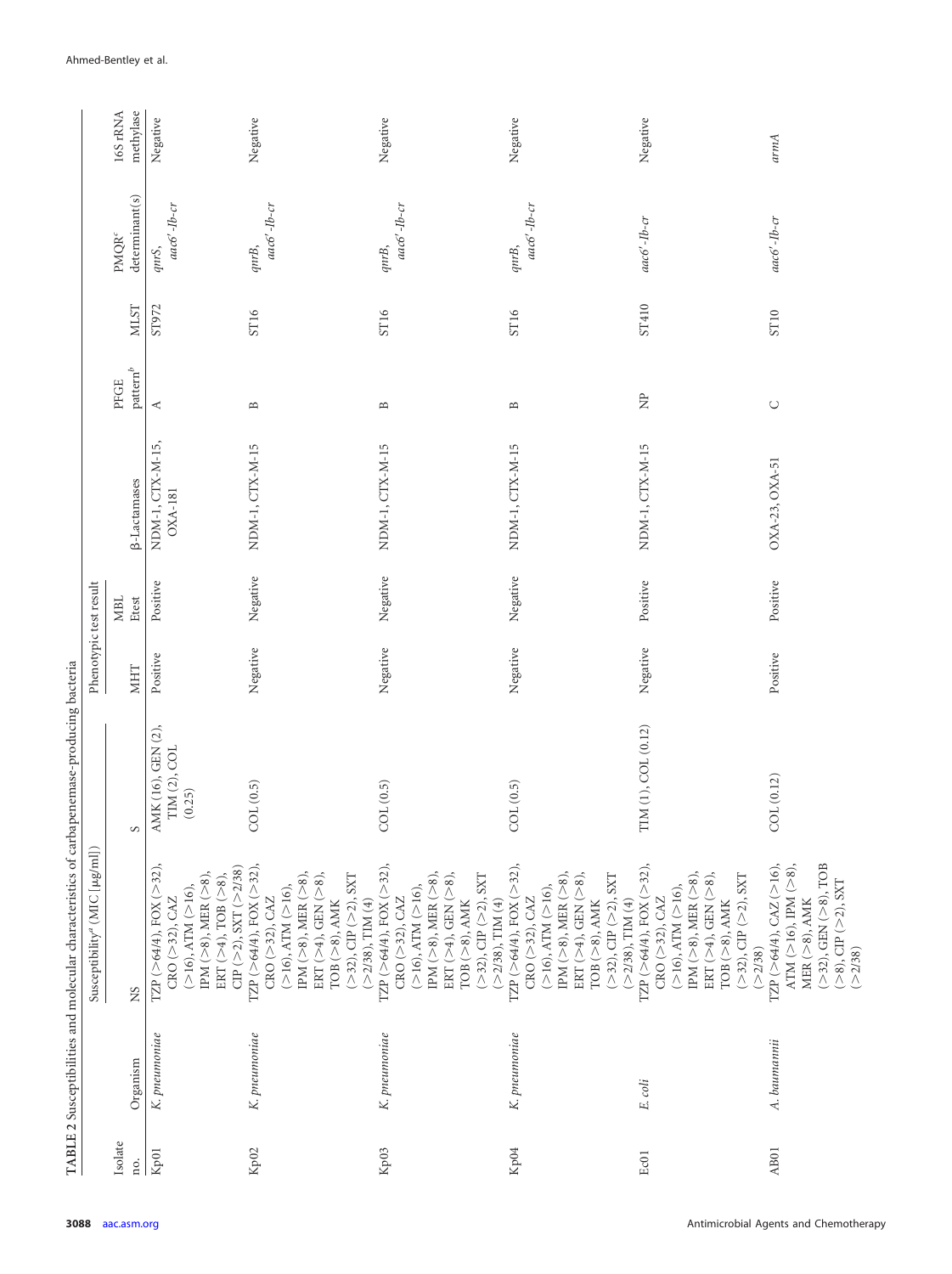| AB <sub>02</sub> | A. baumannii                                                           | TZP (>64/4), CAZ (>16),<br>ATM ( $>16$ ), IPM ( $>8$ ),                                                                                                                                                                                                                                                                                                                 | COL (0.12) | Positive | Positive | OXA-23, OXA-51 |   | <b>ST10</b> | aac6'-Ib-cr | armA |
|------------------|------------------------------------------------------------------------|-------------------------------------------------------------------------------------------------------------------------------------------------------------------------------------------------------------------------------------------------------------------------------------------------------------------------------------------------------------------------|------------|----------|----------|----------------|---|-------------|-------------|------|
|                  |                                                                        | $(>32)$ , GEN $(>8)$ , TOB<br>$(>8)$ , CIP $(>2)$ , SXT<br>$MER$ $(>8)$ , $\Lambda\text{MK}$<br>(2/38)                                                                                                                                                                                                                                                                  |            |          |          |                |   |             |             |      |
| AB03             | A. baumannii                                                           | TZP ( $>64/4$ ), CAZ ( $>16$ ),<br>$(>32)$ , GEN $(>8)$ , TOB<br>ATM ( $>$ 16), IPM ( $>$ 8),<br>$(>8)$ , CIP $(>2)$ , SXT<br>MER ( $>8$ ), AMK<br>(>2/38)                                                                                                                                                                                                              | COL (0.12) | Positive | Positive | OXA-23, OXA-51 | U | <b>ST10</b> | aac6'-Ib-cr | armA |
| AB04             | A. baumannii                                                           | $(\geq 32),$ GEN $(\geq 8),$ TOB<br>$\text{TZP}\ (\text{>}64/4), \text{CAZ}\ (\text{>}16),$<br>ATM ( $>$ 16), IPM ( $>$ 8),<br>$(>8)$ , CIP $(>2)$ , SXT<br>MER ( $>8$ ), AMK<br>(>2/38)                                                                                                                                                                                | COL(0.12)  | Positive | Positive | OXA-23, OXA-51 | U | <b>ST10</b> | aac6'-Ib-cr | armA |
|                  | PMQR, plasmid-mediated quinolone resistance.<br>$b$ NP, not performed. | <sup>a</sup> NS, nonsusceptible (resistant or intermediate); S, sensitive; TZP, piperacillin-tazobactam; FOX, cefoxitin; CRO, ceftriaxone; CAZ, ceftazidime; ATM, aztreonam; IPM, imipenem; MER, meropenem; GEN, ertapenem; GEN,<br>gentamicin; TOB, tobramycin; AMK, amkacin; CIP, ciprofloxacin; SXT, trimethoprim-sulfamethoxazole; TIM, tigecycline; COL, colistin. |            |          |          |                |   |             |             |      |

Carbapenemases and Foreign Hospitalization

enzyme as NDM-1, the  $bla_{\text{CTX-M}}$  enzyme as CTX-M-15, and the bla<sub>OXA-48-like</sub> enzyme as OXA-181. Kp02, Kp03, Kp04, and Ec01 were positive for *bla*<sub>NDM</sub> and *bla*<sub>CTX-M</sub>, and sequencing identified the *bla*<sub>NDM</sub> enzyme as NDM-1 and the *bla*<sub>CTX-M</sub> enzyme as CTX-M-15. AB01, AB02, AB03, and AB04 were positive for *bla*<sub>OXA-23-like</sub> and  $bla<sub>OXA-51</sub>$ , and sequencing identified the  $bla<sub>OXA-23-like</sub>$  enzyme as OXA-23. The*A. baumannii* isolates were negative for MBLs by use of a different multiplex PCR [\(31\)](#page-6-21).

**Molecular characterization and typing.** PFGE showed that Kp02 was indistinguishable from Kp03 and Kp04 but was not related to Kp01. MLST identified Kp02, Kp03, and Kp04 as ST16, while Kp01 belonged to ST972 [\(Table 2\)](#page-2-2). PFGE showed that AB01, AB02, AB03, and AB04 were indistinguishable from each other, and MLST identified them as ST10 [\(Table 2\)](#page-2-2). Ec01 belonged to ST410. The presence of the different plasmid-mediated quinolone resistance determinants and 16S rRNA methylation is shown in [Table 2.](#page-2-2)

## **DISCUSSION**

Easy access to air and ground transportation is making it possible for people to travel to different countries and continents in a matter of hours or days, whether as tourists (medical, business, study, or recreational), immigrants, refugees, asylum seekers, or migrant workers [\(9\)](#page-5-6). Overseas travel, as a risk factor for the acquisition of infections due to antimicrobial-resistant organisms, has recently been linked to infections due to CTX-M-producing *E. coli* strains or to various carbapenemase-producing Gram-negative bacteria [\(9\)](#page-5-6).

Kohlenberg and colleagues described an outbreak of OXA-23 producing *A. baumannii* over a 10-month period at a German hospital that involved 32 patients in 5 intensive-care units and 2 regular wards [\(32\)](#page-6-22). The index patient had been transferred to the German hospital by an ambulance flight from Thailand, where he had been hospitalized after a motor vehicle accident. Hrabak and colleagues reported an NDM-1-producing *A. baumannii* isolate from a patient transferred from a hospital in Egypt to the Czech Republic [\(33\)](#page-6-23). A second *A. baumannii* isolate that produced NDM-1 was recovered 6 days later from the airways of another patient sharing the same room. That patient died due to respiratory failure; however, it was not clear if his death was due to the *A. baumannii* infection. MLST showed that both isolates belonged to ST1, which represents the epidemiologically successful European clone I. A report from the CDC described the spread of NDMproducing *K. pneumoniae* from an index patient to 2 other patients [\(34\)](#page-6-24). One month prior to being admitted to a hospital in Rhode Island, the index patient had been hospitalized in Vietnam. Lowe and colleagues from Toronto, Canada, analyzed a cluster of patients infected or colonized with NDM-producing *K. pneumoniae* over a 15-month period and identified 2 index patients who were responsible for the transfer of 2 different clones to 7 contacts. One of the index patients had previously received medical care in India [\(35\)](#page-6-25).

We describe the characteristics of carbapenemase-producing *Enterobacteriaceae* and *A. baumannii*strains that were linked to an index patient who had been hospitalized in India recently when she injured her leg while on vacation. Epidemiological and molecular investigations showed that NDM-1-producing *K. pneumoniae* ST16 and OXA-23-producing *A. baumannii* ST10 were transmitted to 5 other patients, even after infection control precautions and active surveillance had been implemented. One of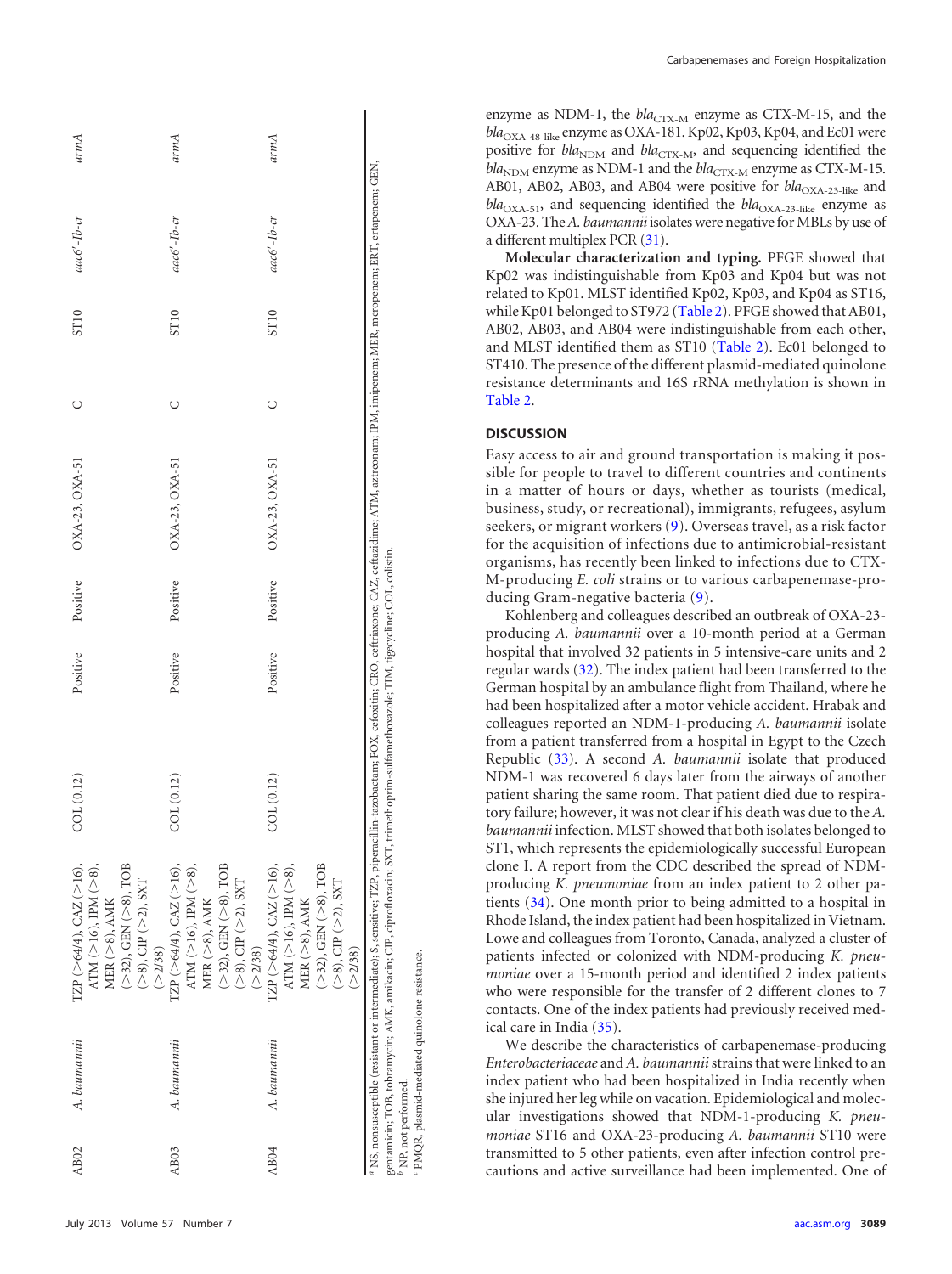these patients died due to septic shock caused by the same OXA-23-producing *A. baumannii* strain. We believe this is the first report to describe infection with multiresistant Gram-negative bacteria resulting in death attributed to a patient with recent foreign hospitalization.

Of special interest was the fact that the index patient was colonized/infected with 2 different isolates of NDM-producing *K. pneumoniae* (belonging to ST16 and ST972). However, only the ST16 isolate was transmitted to other patients. *K. pneumoniae* ST16 was first described in Paris during the early 2000s [\(30\)](#page-6-20) and had been responsible for nosocomial outbreaks of CTX-M-15 producing *K. pneumoniae*in Sweden [\(36\)](#page-6-26) and Denmark [\(37\)](#page-6-27) during the mid- to late 2000s. This sequence type had also been reported with KPC-2 from Brazil [\(38\)](#page-6-28) and with OXA-48 from Spain [\(39\)](#page-6-29). *A. baumannii* ST10 with acinetobacter-derived cephalosporinase (ADC) from companion animals and horses in Switzerland had been described previously [\(40\)](#page-6-30).

Active surveillance screening of patients played an important role in managing and eventually controlling this outbreak. We chose to use the CDC screening procedure for carbapenemaseproducing Gram-negative bacteria because of its cost-effectiveness and the fact that all supplies were readily available in our laboratory [\(15\)](#page-6-5). The sensitivity of this method compares well to that of CHROMagar chromogenic media for the detection of carbapenemase-producing Gram-negative bacteria [\(41\)](#page-6-31). However, we found the CDC screening method labor-intensive, with high breakthrough growth (i.e., 35.7%) and slow turnaround (a minimum of 2 days for negative specimens and longer for positive specimens). Isolates from surveillance cultures were reported to Infection Control on day 1 (including those that subsequently tested negative for carbapenemases). The high rate of false positivity of the screening cultures resulted in additional workloads, closure of hospital beds and wards, and increased costs for infection control and the clinical laboratory. Collaboration and good communication between the Infection Prevention and Control team and the clinical laboratories were crucial to the successful investigation and control of this outbreak.

The phenotypic confirmation tests, such as the MBL Etest and the modified Hodge test (MHT), performed poorly during our investigation. Previous evaluations of the MHT have shown that this method reliably detects KPC- and OXA-48-producing isolates [\(42\)](#page-6-32). Unfortunately, the MHT performs poorly in the detection of MBL-producing isolates [\(3\)](#page-5-2). This would explain why Kp01 tested positive by the MHT while the other *K. pneumoniae*isolates tested negative. Interestingly, the OXA-23-producing *A. baumannii* isolate tested positive by the MBL Etest, a result attributed to the destabilization of OXA dimers by EDTA and/or to the antimicrobial activity of EDTA against certain isolates of *A. baumannii* [\(43,](#page-6-33) [44\)](#page-6-34). We believe that the presence of carbapenemases among Gram-negative bacteria is an infection control emergency and that the detection of these bacteria in clinical laboratories is a critical step required for the appropriate management of patients and for infection prevention and control efforts.We urgently need rapid, cost-effective phenotypic methods, such as the Carba NP test, that will reliably detect carbapenemases in all Gram-negative bacteria [\(45\)](#page-6-35).

The European Centre for Disease Prevention and Control has developed a communication platform tool dedicated to antimicrobial resistance (AMR) in health care-associated infections (HAI), which is referred to as the Epidemic Intelligence Information System (EPIS) AMR-HAI. EPIS AMR-HAI allows experts in national risk assessment bodies within the European Union to rapidly and securely exchange information related to microorganisms with emerging antimicrobial resistance that have a potential impact in the European Union [\(9\)](#page-5-6). We recommend that similar communication platforms be established in different provinces and states on the North American continent to ensure the timely communication of emerging antimicrobial resistance mechanisms among public health officials, infection control practitioners, and clinical microbiologists.

In order to prevent the introduction and spread of multiresistant bacteria from travelers returning to their home countries, it is essential to rapidly identify patients colonized or infected by these bacteria [\(9,](#page-5-6) [46\)](#page-6-36). We recommend that patients recently admitted to hospitals in areas of endemicity be screened, by culture of rectal and wound specimens using CHROMagar, for colonization with multiresistant bacteria. We further recommend careful attention to routine infection control measures (i.e., hand hygiene, cleaning of shared equipment, effective environmental cleaning) with consideration of preemptive contact isolation for patients with a recent history (i.e., 6 months) of foreign hospitalization. Such measures will help to prevent nosocomial outbreaks with multiresistant Gram-negative bacteria, which will ultimately save lives.

## **ACKNOWLEDGMENTS**

J.D.D.P. previously received research funds from Merck and Astra Zeneca. All other authors have nothing to declare.

This work was supported by a research grant (73-6350) from Calgary Laboratory Services.

We thank Sharla Manca and Amber-Leah Wolfe for their assistance during the outbreak investigation.

#### <span id="page-5-0"></span>**REFERENCES**

- <span id="page-5-1"></span>1. **Paterson DL.** 2006. Resistance in gram-negative bacteria: *Enterobacteriaceae*. Am. J. Infect. Control **34**:S20 –S28, S64 –S73.
- 2. **Livermore DM, Woodford N.** 2006. The beta-lactamase threat in *Enterobacteriaceae*, *Pseudomonas* and *Acinetobacter*. Trends Microbiol. **14**:413– 420.
- <span id="page-5-3"></span><span id="page-5-2"></span>3. **Nordmann P, Naas T, Poirel L.** 2011. Global spread of carbapenemaseproducing *Enterobacteriaceae*. Emerg. Infect. Dis. **17**:1791–1798.
- 4. **Yong D, Toleman MA, Giske CG, Cho HS, Sundman K, Lee K, Walsh TR.** 2009. Characterization of a new metallo-beta-lactamase gene, bla<sub>NDM-1</sub>, and a novel erythromycin esterase gene carried on a unique genetic structure in *Klebsiella pneumoniae* sequence type 14 from India. Antimicrob. Agents Chemother. **53**:5046 –5054.
- <span id="page-5-4"></span>5. **Castanheira M, Deshpande LM, Mathai D, Bell JM, Jones RN, Mendes RE.** 2011. Early dissemination of NDM-1- and OXA-181-producing *Enterobacteriaceae* in Indian hospitals: report from the SENTRY Antimicrobial Surveillance Program, 2006 –2007. Antimicrob. Agents Chemother. **55**:1274 –1278.
- 6. **Castanheira M, Mendes RE, Woosley LN, Jones RN.** 2011. Trends in carbapenemase-producing *Escherichia coli* and *Klebsiella* spp. from Europe and the Americas: report from the SENTRY Antimicrobial Surveillance Programme (2007– 09). J. Antimicrob. Chemother. **66**:1409 –1411.
- 7. **Lascols C, Hackel M, Marshall SH, Hujer AM, Bouchillon S, Badal R, Hoban D, Bonomo RA.** 2011. Increasing prevalence and dissemination of NDM-1 metallo-beta-lactamase in India: data from the SMART study (2009). J. Antimicrob. Chemother. **66**:1992–1997.
- <span id="page-5-5"></span>8. **Walsh TR, Weeks J, Livermore DM, Toleman MA.** 2011. Dissemination of NDM-1 positive bacteria in the New Delhi environment and its implications for human health: an environmental point prevalence study. Lancet Infect. Dis. **11**:355–362.
- <span id="page-5-6"></span>9. **van der Bij AK, Pitout JD.** 2012. The role of international travel in the worldwide spread of multiresistant *Enterobacteriaceae*. J. Antimicrob. Chemother. **67**:2090 –2100.